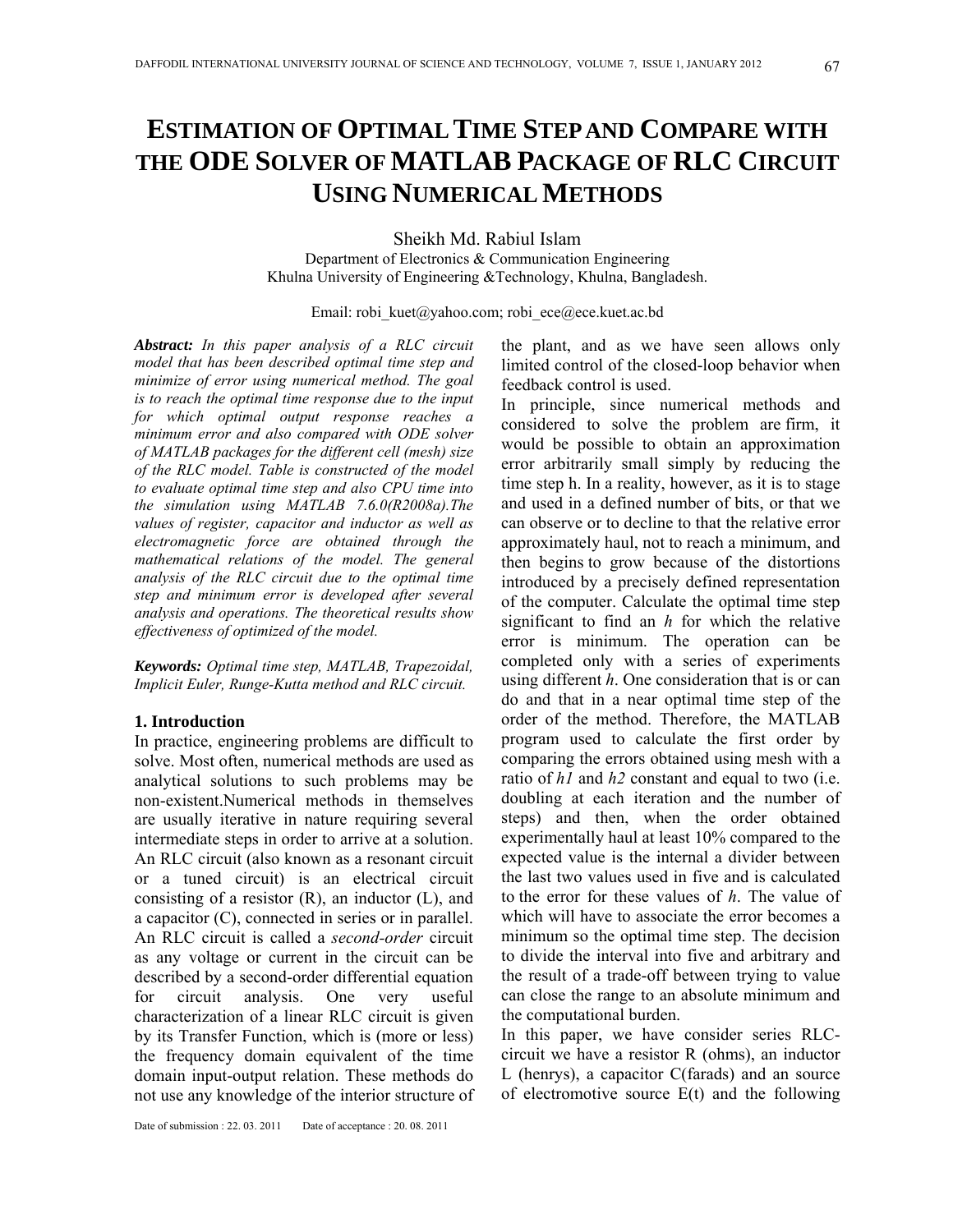voltage drops:





 Using Kirchhoff's law one obtains the second order linear ordinary differential equation

$$
I'' + \frac{R}{L}I' + \frac{1}{LC}I(t) = \frac{1}{L}E(t) \qquad (1)
$$

Consider the following situation:

 $E(t) = E_0 \sin(\omega t)$  Electromotive force

 $I(0) = 0$  initial condition at time 0 and the following parameters

 $R = 100$  ohms  $L = 0:1$  henry  $C = 10$  3 farad  $\omega = 377$  $E_0 = 155$ 

The exact solution is given by  $I(t) = C_1 e^{-10.10205140} + C_2 e^{-989.8979486} + C_3 \cos(377t) + C_4 \sin(377t)$ 

(2)

The authors described it for the explicit methods: second-order Runge-Kutta, and fourth-order Runge-Kutta, in the time interval [0, 1] and compare results with the exact solution. The problem is solved using some "package" inside the MATLAB and compare with the exact solution and explicating CPU times. For each method the time step that gives a maximum absolute error  $e = 10^{-6}$  are found, the CPU times and which method is the most efficient is discussed.

In this paper, different numerical methods have been discussed in the following sections that represents the survey of numerically with MATLAB package for the RLC circuit in telecommunication system. Section IV concludes the results.

## **2. Numerical Method Analysis for RL Circuit Model**

## **2.1 The Explicit Euler Method**

Explicit Euler's method [1] is the simplest case of a Taylor method, where only the first term of the increment function is used, with second and higher order terms neglected.

The method is as follows:

 $I^{n+1} = I^n + hS(t^n, I^n)$  (4) Where,  $s(t^n, I^n)$  is the source term and

$$
s(t^n, I^n) = \frac{R}{L}I^n + \frac{E_0}{L}
$$

Substituting the values imposed by the problem, we obtain the following source term:

$$
s(t^n, I^n) = I^n + 1
$$
 (5)  
Substitute the equation (4) in:  

$$
I^{n+1} = I^n + h(I^n + 1)
$$
 (6)

T he initial condition was not specified by the problem. The value  $I_0 = 0$ , has been chosen and because this choice is equivalent to consider a circuit with a switch located between the source and the resistance ended instantly  $t_0 = 0$  and it seemed the most reasonable.

Note that the exact solution and the specific catalyst problem. Substituting the numerical values of parameters of the circuit, it is given by:

$$
I(t) = e^{-t} + 1 \tag{7}
$$

The explicit Euler's method is very simple to use but accuracy can get only first-order solution.

#### **2.2 The second order Runge-Kutta method**

We know that Runge-Kutta method is a second order accurate method. The method is as follows[1]:

$$
I^{n+1} = I^n + h\varphi(t^n, I^n, h)
$$
(8)  

$$
\varphi(t^n, I^n, h) = \frac{1}{2(k_1 + k_2)}
$$
  

$$
k_1 = s(t^n, I^n)
$$
  

$$
k_2 = s(t^n + h, I^n + hk_1)
$$

For practical implementation, at each time step, it is required to calculate the coefficient *k* then run the value of  $I^{n+1}$ .

## **2.3 The Fourth Oder Runge-Kutta method**

This is a popular higher order numerical method [1]. in particular ,it is a fourth order accurate method whose scheme is:

$$
I^{n+1} = I^n + h\varphi(t^n, I^n, h)
$$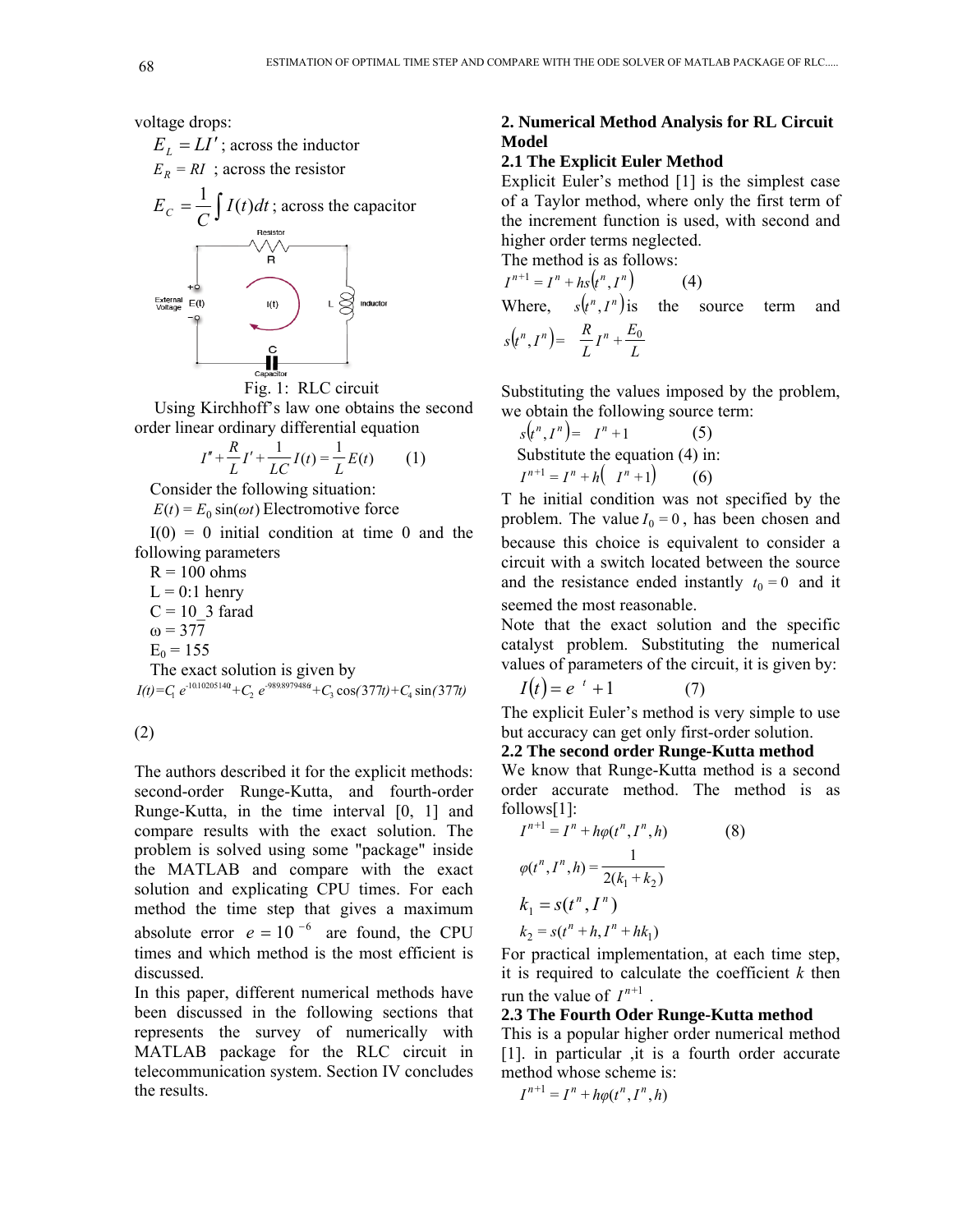(9)  
\n
$$
\varphi(t^n, I^n, h) = \frac{1}{2(k_1 + 2k_2 + 2k_3 + k_4)}
$$
\n
$$
k_1 = s(t^n, I^n)
$$
\n
$$
k_2 = s(t^n + h, I^n + hk_1)
$$
\n
$$
k_3 = s\left(t^n + \frac{1}{2}h, I^n + \frac{1}{2}hk_2\right)
$$
\n
$$
k_4 = s(t^n + h, I^n + hk_3)
$$

## **2.4 Euler Implicit**

The scheme of this method is  $I^{n+1} = I^n + h(t^{n+1}, I^{n+1})$  and said to be implicit [1] because the unknown  $I^{n+1}$  appear also as argument of the function  $s(t^n, I^n)$  which in general is a non-linear function. This method ii similar as describe in *A*, and in particular it's always a method of first order. . An equation of this type must be solved iteratively, meaning a greater computational effort comparing with previous methods. An implicit method is mandatory in order to solve stiff problems. A general method for solving the implicit Euler has also been developed, using Newton iteration for ordinary differential equation (1).

## **2.5 The Implicit Trapezoidal Method**

The implicit trapezoidal method [1] is a second order accurate method whose scheme is

$$
I^{n+1} = I^n + \frac{h}{2[s(t^n, I^n) + s(t^{n+1}, I^{n+1})]}
$$

(10)

Also, in this case, it has been implemented in two ways, Newton iteration which is implemented for ordinary differential equation (1).

#### **3. The Model of RLC Circuit Analysis**

For the simulation numerically the equation (1) can be written in the form for needed to analysis:

$$
\begin{bmatrix} I(t) \\ I'(t) \end{bmatrix} = \begin{bmatrix} 0 & 1 \\ -\frac{1}{LC} & \frac{R}{L} \end{bmatrix} + \begin{bmatrix} I(t) \\ I'(t) \end{bmatrix} + \begin{bmatrix} 0 \\ \frac{1}{LC} E'(t) \end{bmatrix} (4)
$$

It has to be noticed the exact solution is not fully congruent with the initial condition for the current  $I(t) = 0$  by inserting  $t=0$  the result  $I(0) = -0.006$  and also the derivative  $I'(t) = 5.88$ .

This value has been kept and inserted the MATLAB routines. For the scope of this paper it has not paid attention at the precision and correctness of the exact solution, but only at the relation between exact solution and numerical computed solutions. Note also that in the paper presentation there is an error for the modeling equation the right one is (4), with a derivative on the electromotive force. A graphical representation of the exact solution is shown in Fig. 1. The comparison of the exact solution and numerical solution are described in section A & B.

# **3.1 Runge-Kutta 2nd order and Runge-Kutta 4th order**

In this paragraph the second and fourth order Runge-Kutta methods [1];[2] are simulated .A graph of entire solution is not useful, because they completely overlap, but a better discussion can be made by observing the maximum absolute error achieved in each simulation. The error is found by comparison with exact solution.



Fig. 1: Illustration of the exact solution for the RLC circuit.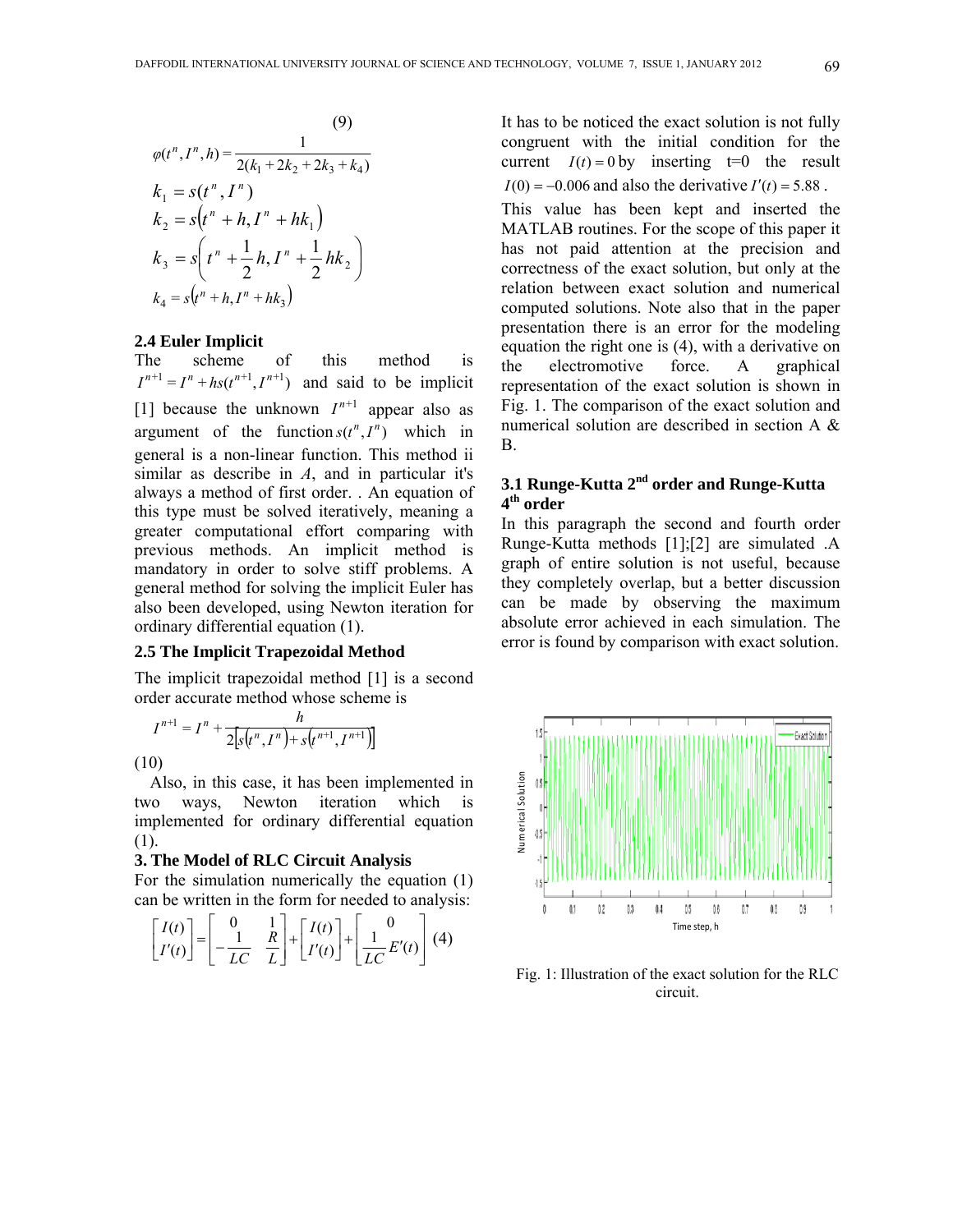| OTUCL IVICHIOUS            |         |                   |                                     |         |                   |
|----------------------------|---------|-------------------|-------------------------------------|---------|-------------------|
| $2nd$ order RungeKutta     |         |                   | 4 <sup>th</sup><br>order RungeKutta |         |                   |
| <b>Error</b>               | Cells   | <b>Time Steps</b> | <b>Error</b>                        | Cells   | <b>Time Steps</b> |
| 8.528778E-04               | 10000   | 1.000000E-04      | 8.088048E-04                        | 10000   | 1.000000E-04      |
| 8.089193E-04               | 50000   | 2.000000E-05      | 8.087351E-04                        | 50000   | 2.000000E-05      |
| 2.853225E-03               | 100000  | 1.000000E-05      | 8.087350E-04                        | 100000  | 1.000000E-05      |
| 8.087356E                  | 500000  | 2.000000E-06      | 8.087349E-04                        | 500000  | 2.000000E-06      |
| 8.087351E-04               | $1e+06$ | 1.000000E-06      | 8.087350E-04                        | $1e+06$ | 1.000000E-06      |
| Running time: 87.0413 sec. |         |                   | Running time: 169.632 sec.          |         |                   |
| <b>Minimum Error</b>       | Cells   | Time              | <b>Minimum Error</b>                | Cells   | Time step         |
|                            |         | step              |                                     |         |                   |
| 8.087351E-04               | $1e+06$ | 1.000000E-06      | 8.087349E-04                        | 500000  | 2.000000E-06      |

Table 1: Summarized Results about the Optimal Time Steps for Range Kutta  $2^{nd}$  and Runge Kutta  $4^{th}$ Order Methods

From Table 1 it is possible to note that the  $4<sup>th</sup>$ order Runge-Kutta method is better accurate in the first simulation, but when the mesh (cells) size increased the 2<sup>nd</sup> order Runge-Kutta reached the same accuracy as the fourth order one. For each simulation performed the error is expressed in maximum absolute value.

## **3.2 Computing of the optimal time step for Runge-Kutta 2nd and Range-Kutta 4th order methods**

The method of 2<sup>nd</sup> order Runge-Kutta and 4<sup>th</sup> order Runge-Kutta method are described in [1];[2]. In Table I has exposed the output of an algorithm for finding the optimal time step. Look carefully at the errors it has to be notices that they do not decrease, even with a sensible



Fig. 2: Error behavior as the time step varies for Runge-Kutta 2<sup>nd</sup> order numerical method. The error has convergence to almost constant value.

increasing of the mesh (cells) size. Fig. 2 and 3 it can be concluded that the error converges to a specific value, and do not decrease. For this reasons it decided not to perform simulation at a more refined mesh.

## **3.3 Implicit Euler and Trapezoidal Methods**

The method of Implicit Euler and trapezoidal method are described in [1]; [2].In Table. III are summarized the simulations results about the implicit Euler and trapezoidal methods. A comparison with exact solution can be shown in Fig. 4 only for graphical purposes, and it shows that the numerical method follow the exact solution without over/under-shoot but it only disjoint from them.



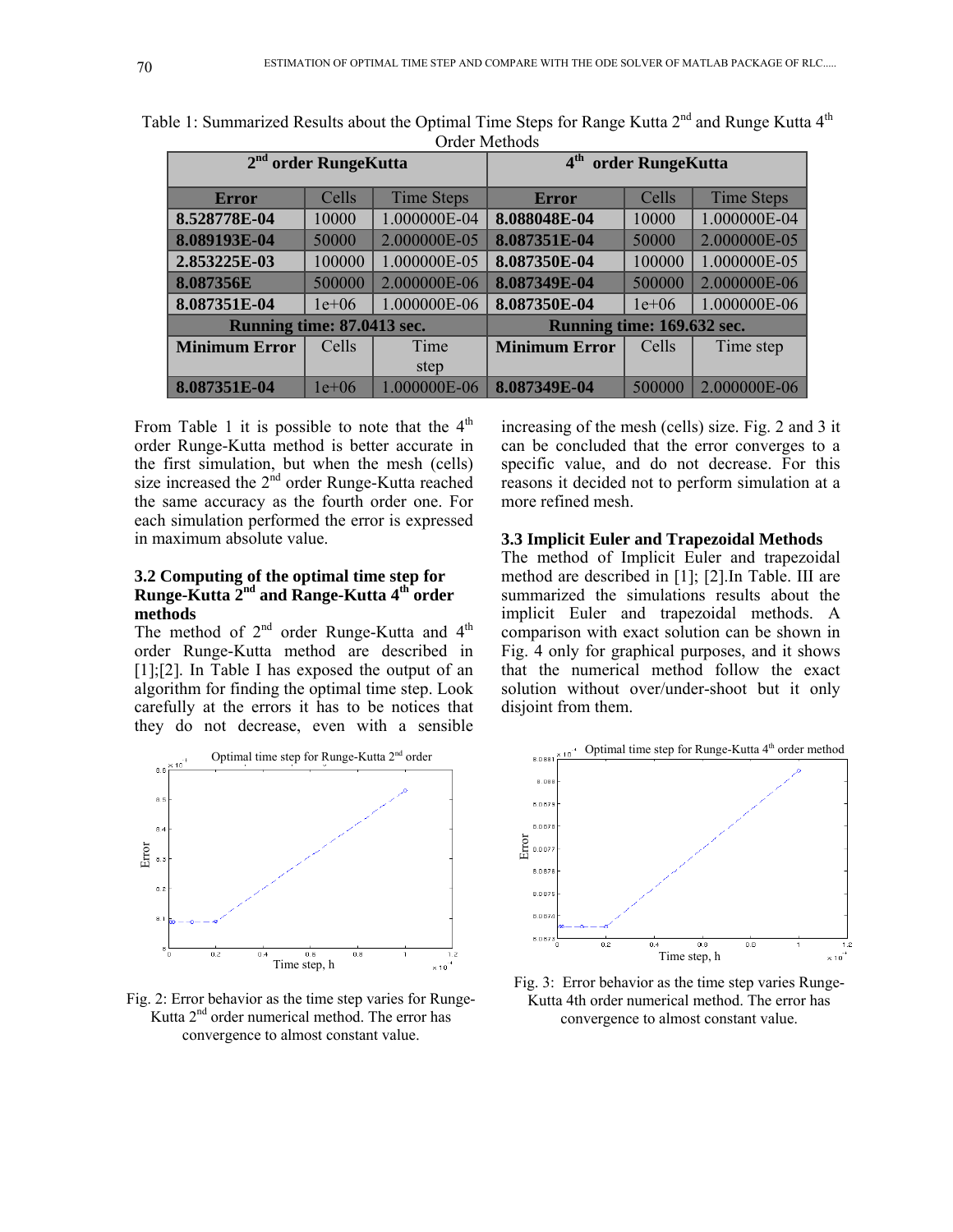

. completely overlapped with the exact solution Fig. 4. The modeled difference equation simulated numerically by using implicit Euler method and Trapezoidal method. A mesh size of  $10<sup>4</sup>$  cells has been used. Note that the methods graphically

Table 2: Summarized results about the implicit Euler and Trapezoidal methods

| <b>Euler Implicit Newton</b> |        |                   | <b>Trapezoidal Newton</b> |        |                   |  |
|------------------------------|--------|-------------------|---------------------------|--------|-------------------|--|
| <b>Error</b>                 | Cells  | <b>Time Steps</b> | <b>Error</b>              | Cells  | <b>Time Steps</b> |  |
| 5.887045E-01                 | 1000   | 1.000000E-03      | 2.519998E-02              | 1000   | 1.000000E-03      |  |
| 1.198974E-01                 | 5000   | 2.000000E-04      | 9.096291E-04              | 5000   | 2.000000E-04      |  |
| 6.032776E-02                 | 10000  | 1.000000E-04      | 6.331995E-04              | 10000  | 1.000000E-04      |  |
| 1.253281E-02                 | 50000  | 2.000000E-05      | 8.011325E-04              | 50000  | 2.000000E-05      |  |
| 6.560170E-03                 | 100000 | 1.000000E-05      | 8.068310E-04              | 100000 | 1.000000E-05      |  |
| <b>Minimum Error</b>         | Cells  | Time              | <b>Minimum Error</b>      | Cells  | Time              |  |
|                              |        | step              |                           |        | step              |  |
| 6.560170E-03                 | 100000 | 1.000000E-05      | 6.331995E-04              | 10000  | 1.000000E-04      |  |

# **4. Survey of Numerically with MATLAB Packages 4.1 Simulation Results using MATLAB**

## **Packages**

In Table IV are exposed the simulation results by using MATLAB packages. The following built in tools where used:

- Ode23 Runge-Kutta embedded of order 2 and 3 by Bogaci and Shampine.
- Ode45 Runge-Kutta embedded of order 4 and 5 by Dormand and Prince(first choice scheme)
- Ode15s Numerical Differentiation Formula, Similar to Backward Differentiation Formula by Gear. Useful for stiff problem.
- Ode23s Resenbrock of order 2.For stiff problem.
- Ode23t Trapezoidal rule for moderately stiff problem.
- Ode23tb TR-BDF" an implicit Rung-Kutta where the first stage is the trapezoidal

rule and the second stage is a BDF formula of order 2.

By comparing the CPU time of Table I&IV, It has to be noted that the comparison can be made due to the same mesh size adopted in both simulations, and by observing that each simulation belong to the same magnitude order, it can be concluded that the methods built in this paper are well optimized.

## **4.2 Simulation Results at a Preset Error**

It has been choose an error  $e = 2 \times 10^{-4}$ , evaluated at the final time  $t = 1$ . The reason of this choice is due to the problem type and the experience about previous simulations, where the error is reached. The results are summarized here:

This briefing clearly shows that the most efficient method is the fourth order Runge-Kutta method as it is expected. Its higher accuracy coherent with its higher order.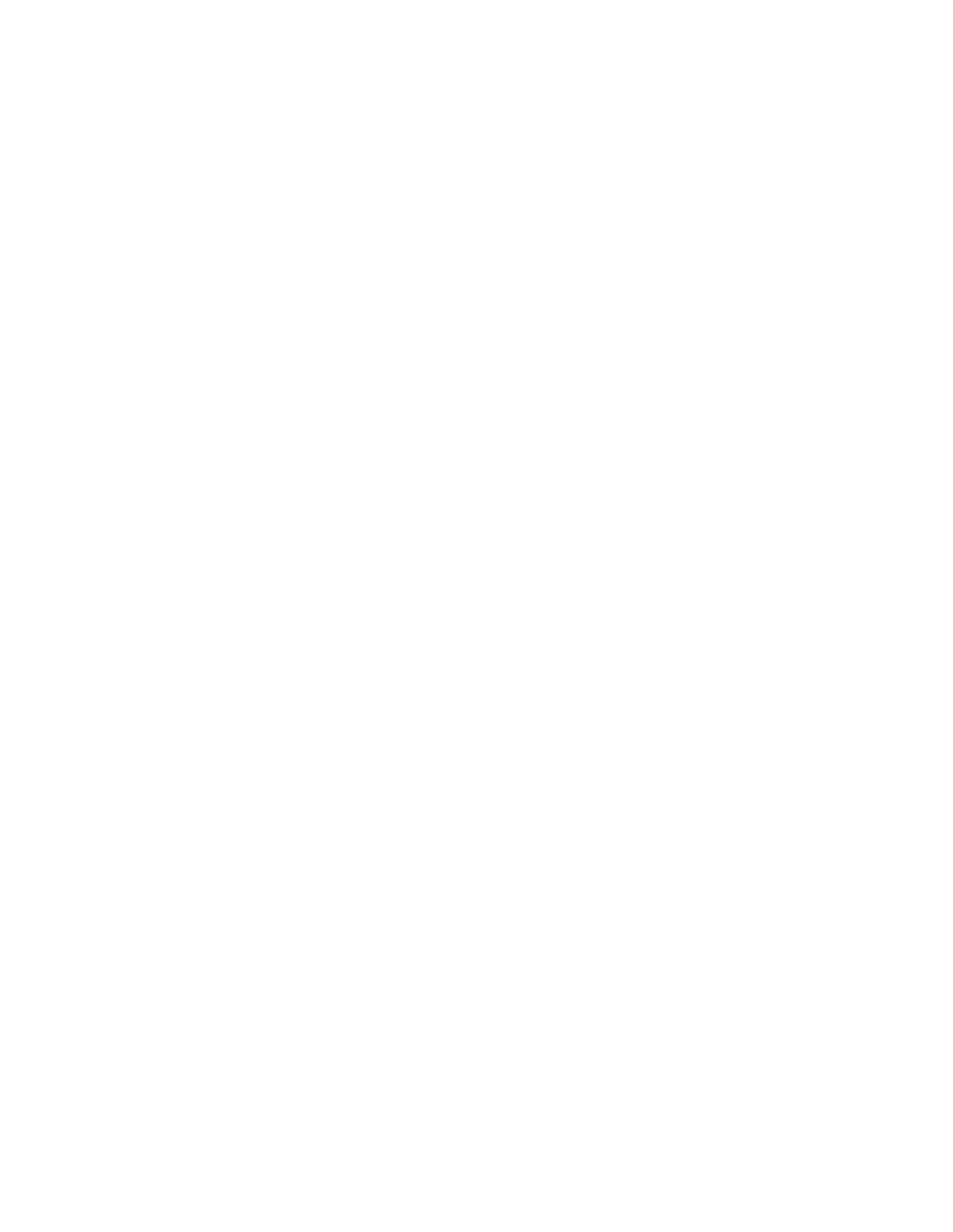Table 3: Summarized Results of Numerical Simulation from Built in MATLAB Packages



Fig. 5. The graph shows the higher precision of the Trapezoidal method, which is second order accurate, it graphically overlap with the exact solution.

(A)

| $(A)$ ode23                          |         |              | ode45                                |         |              |  |
|--------------------------------------|---------|--------------|--------------------------------------|---------|--------------|--|
| <b>Error</b>                         | Cells   | Time Steps   | <b>Error</b>                         | Cells   | Time Steps   |  |
|                                      |         |              |                                      |         |              |  |
| 2.337304E-03                         | 10000   | 1.000000E-04 | 9.110558E-04                         | 10000   | 1.000000E-04 |  |
| 2.337304E-03                         | 50000   | 2.000000E-05 | 9.113480E-04                         | 50000   | 2.000000E-05 |  |
| 2.337304E-03                         | 100000  | 1.000000E-05 | 9.114237E-04                         | 100000  | 1.000000E-05 |  |
| 2.337389E-03                         | 500000  | 2.000000E-06 | 9.008021E-04                         | 500000  | 2.000000E-06 |  |
| 2.337389E-03                         | $1e+06$ | 1.000000E-06 | 9.237875E-04                         | $1e+06$ | 1.000000E-06 |  |
| <b>Running time: 78.9321 seconds</b> |         |              | <b>Running time: 80.8408 seconds</b> |         |              |  |
| <b>Minimum Error</b>                 | Cells   | Time         | <b>Minimum Error</b>                 | Cells   | Time         |  |
|                                      |         | step         |                                      |         | step         |  |
| 2.337304E-03                         | 10000   | 1.000000E-04 | 9.008021E-04                         | 500000  | 2.000000E-06 |  |
| $\left( -\right)$                    |         |              |                                      |         |              |  |

(B)

| ode15s                              |         |              | ode23s                               |         |              |
|-------------------------------------|---------|--------------|--------------------------------------|---------|--------------|
| Error                               | Cells   | Time Steps   | Error                                | Cells   | Time Steps   |
| 6.754750E-03                        | 10000   | 1.000000E-04 | 2.119578E-03                         | 10000   | 1.000000E-04 |
| 6.754750E-03                        | 50000   | 2.000000E-05 | 2.120378E-03                         | 50000   | 2.000000E-05 |
| 6.754777E-03                        | 100000  | 1.000000E-05 | 2.145229E-03                         | 100000  | 1.000000E-05 |
| 6.754962E-03                        | 500000  | 2.000000E-06 | 2.121977E-03                         | 500000  | 2.000000E-06 |
| 8.684043E-03                        | $1e+06$ | 1.000000E-06 | 2.122073E-03                         | $1e+06$ | 1.000000E-06 |
|                                     |         |              |                                      |         |              |
| <b>Running time: 175.57 seconds</b> |         |              | <b>Running time: 80.8408 seconds</b> |         |              |
| <b>Minimum Error</b>                | Cells   | Time         | <b>Minimum Error</b>                 | Cells   | Time         |
|                                     |         | step         |                                      |         | step         |
| 6.754750E-03                        | 10000   | 1.000000E-04 | 9.008021E-04                         | 500000  | 2.000000E-06 |